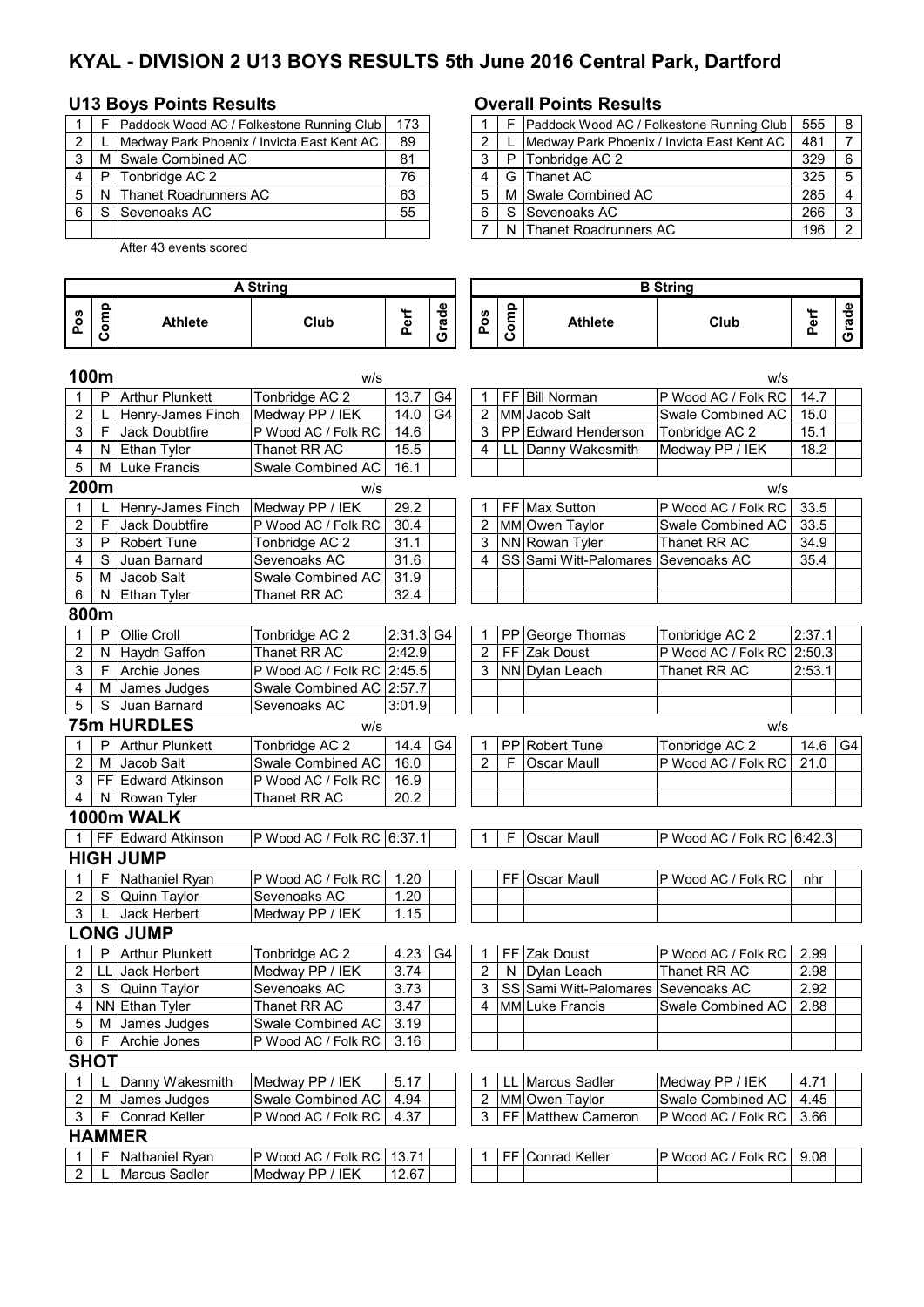## **JAVELIN**

|     | E | <b>Bill Norman</b>   | P Wood AC / Folk RC   24.48   G4 |                                                                                                |  |  |                |  | l LL IJack Herbert     | Medway PP / IEK            | 19.42 |  |
|-----|---|----------------------|----------------------------------|------------------------------------------------------------------------------------------------|--|--|----------------|--|------------------------|----------------------------|-------|--|
| 2   |   | L Danny Wakesmith    | Medway PP / IEK                  | 20.74                                                                                          |  |  |                |  | 2 IFF IOwen Moncrieff  | <b>P</b> Wood AC / Folk RC | 18.09 |  |
| 3 I |   | l S IQuinn Tavlor    | lSevenoaks AC                    | 15.53                                                                                          |  |  |                |  | 3 SS Juan Barnard      | Sevenoaks AC               | 15.05 |  |
|     |   | 4   M Luke Francis   | Swale Combined AC                | 7.03                                                                                           |  |  | $\overline{4}$ |  | <b>IMMIOwen Tavlor</b> | Swale Combined AC          | 6.93  |  |
|     |   | 4x100m RELAYS        |                                  |                                                                                                |  |  |                |  |                        |                            |       |  |
|     |   |                      |                                  | 1   F   P Wood AC / Folk RC   Oscar Maull, Jack Doubtfire, Nathaniel Ryan, Bill Norman<br>59.5 |  |  |                |  |                        |                            |       |  |
|     |   | 2   N   Thanet RR AC |                                  | Dylan Leach, Rowan Tyler, Ethan Tyler, Haydn Gaffon                                            |  |  |                |  |                        |                            |       |  |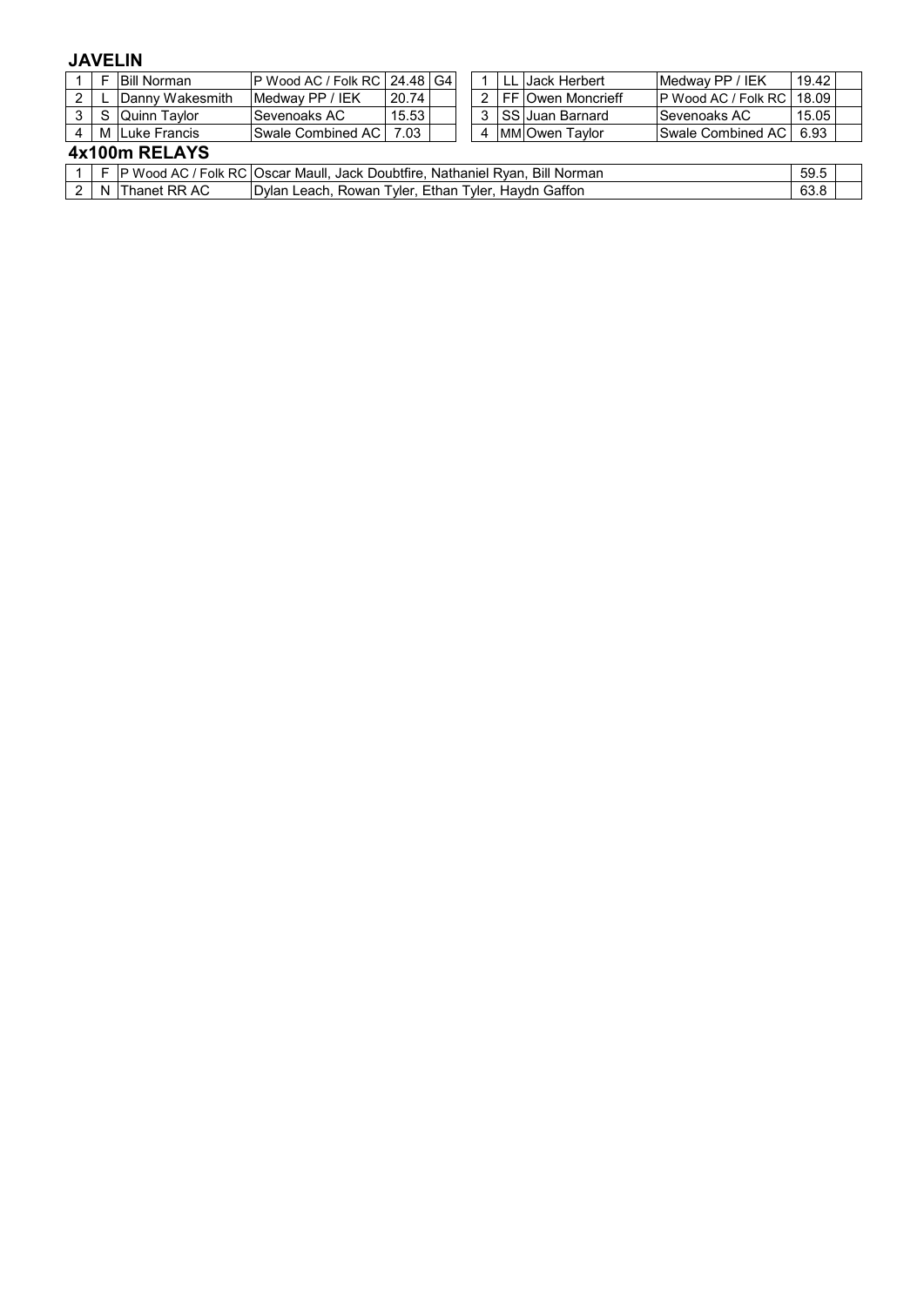# **KYAL - DIVISION 2 U15 BOYS RESULTS 5th June 2016 Central Park, Dartford**

#### **U15 Boys Points Results Overall Points Results**

|   |   | G Thanet AC                                | 150 |  | F Paddock Wood AC / Folkestone Running Club | 555 | - 8            |
|---|---|--------------------------------------------|-----|--|---------------------------------------------|-----|----------------|
| 2 |   | Medway Park Phoenix / Invicta East Kent AC | 120 |  | Medway Park Phoenix / Invicta East Kent AC  | 481 |                |
| 3 |   | Paddock Wood AC / Folkestone Running Club  | 75  |  | P Tonbridge AC 2                            | 329 | 6              |
|   | N | Thanet Roadrunners AC                      | 58  |  | G Thanet AC                                 | 325 | 5              |
|   |   | Sevenoaks AC                               | 31  |  | M Swale Combined AC                         | 285 | $\overline{4}$ |
|   |   | M Swale Combined AC                        | 24  |  | S Sevenoaks AC                              | 266 | 3              |
|   | P | Tonbridge AC 2                             | 21  |  | N Thanet Roadrunners AC                     | 196 | 2              |

3 LL Isaac Thomas Medway PP / IEK 11.86

After 43 events scored

#### **Pos Comp Athlete Club Perf Grade Pos Comp Athlete Club Perf Grade 100m** w/s w/s 1 G Samuel Belsey Thanet AC 12.8 | | 1 GG Aston Fredericks Thanet AC 13.3 2 | L Luke Williams Medway PP / IEK | 13.4 | | | 2 | LL Sebastian Ngassa Medway PP / IEK | 13.8 3 | N Ethan Brooks | Thanet RR AC | 13.4 | | | 3 | NN Haydon Baldock | Thanet RR AC | 14.1 4 | P Theo Daviron | Tonbridge AC 2 | 13.5 5 | M Ben Shawsmith | Swale Combined AC 15.2 **200m** w/s w/s 1 S Sebastian Burke Sevenoaks AC 26.2 1 GG Aston Fredericks Thanet AC 28.0 2 G Jack Seery Thanet AC 26.8 2 LL Sebastian Ngassa Medway PP / IEK 29.9<br>3 L Luke Williams Medway PP / IEK 27.3 3 NN Haydon Baldock Thanet RR AC 31.4 3 L Luke Williams Medway PP / IEK 27.3 3 NN Haydon Baldock Thanet RR AC 31.4<br>4 P Theo Daviron Tonbridge AC 2 28.0 4 P Theo Daviron Tonbridge AC 2 28.0<br>5 N Calum Nagle Thanet RR AC 28.4  $5$  N Calum Nagle **800m** 1 L Oscar Parrick Medway PP / IEK 2:17.1 G4 1 G Connor Neal Thanet AC 2:32.1 2 S Sebastian Burke Sevenoaks AC 2:21.1 2 LL Sam Newson Medway PP / IEK 2:34.6<br>2:21.9 3 MM James English Swale Combined AC 2:40.5 3 GG George Seery Thanet AC 2:21.9 3 MM James English Swale Combined AC 2:40.5 4 | M Ben Shawsmith | Swale Combined AC 2:28.8 **80m HURDLES** w/s w/s G George Seery Thanet AC 13.5 L Luke Mellor Medway PP / IEK 15.3<br>
F Jacob Glynn P Wood AC / Folk RC 16.5 3 | F Jacob Glynn | P Wood AC / Folk RC 16.5 **HIGH JUMP** 1 LL Luke Mellor Medway PP / IEK 1.50 1 L Inigo Warren Medway PP / IEK 1.45 2 G George Seery Thanet AC 1.35 **LONG JUMP** 1 G Connor Neal Thanet AC 1.68 | 4.77 | | | 1 | GG Samuel Belsey | Thanet AC | 4.68 2 | L |Inigo Warren | Medway PP / IEK | 4.69 | | | | 2 | FF | Kiran Gregory | P Wood AC / Folk RC | 4.05 3 | F |Toby West | P Wood AC / Folk RC | 4.28 | | | | | | MM Ben Shawsmith | Swale Combined AC | ndr 4 P Theo Daviron Tonbridge AC 2 4.23 5 N Calum Nagle Thanet RR AC 3.88 6 M James English Swale Combined AC 3.30 **SHOT** 1 L Luke Mellor Medway PP / IEK 8.37 1 | 1 | F Connor Adams-Gonsalves P Wood AC / Folk RC 6.18 2 GG Jack Seery |Thanet AC | 8.32 | | | 2 | G |Ned Naisbitt |Thanet AC | 6.03 3 | N Ethan Brooks | Thanet RR AC | 8.24 | | 3 | LL Isaac Thomas | Medway PP / IEK | 4.70 4 | FF | Kiran Gregory | P Wood AC / Folk RC | 6.23 **DISCUS** 1 S Sebastian Burke Sevenoaks AC 26.01 G4 | 1 FF Jacob Glynn P Wood AC / Folk RC 13.61 2 N Ethan Brooks Thanet RR AC 19.80 3 G Ned Naisbitt Thanet AC 16.24 4 | F Connor Adams-Gonsalves | P Wood AC / Folk RC 15.69 LL Sebastian Ngassa | Medway PP / IEK | ndr **HAMMER** 1 FF Kiran Gregory P Wood AC / Folk RC 17.81 1 F Connor Adams-Gonsalves P Wood AC / Folk RC 15.43 2 G Ned Naisbitt Thanet AC 14.63 **A String B String**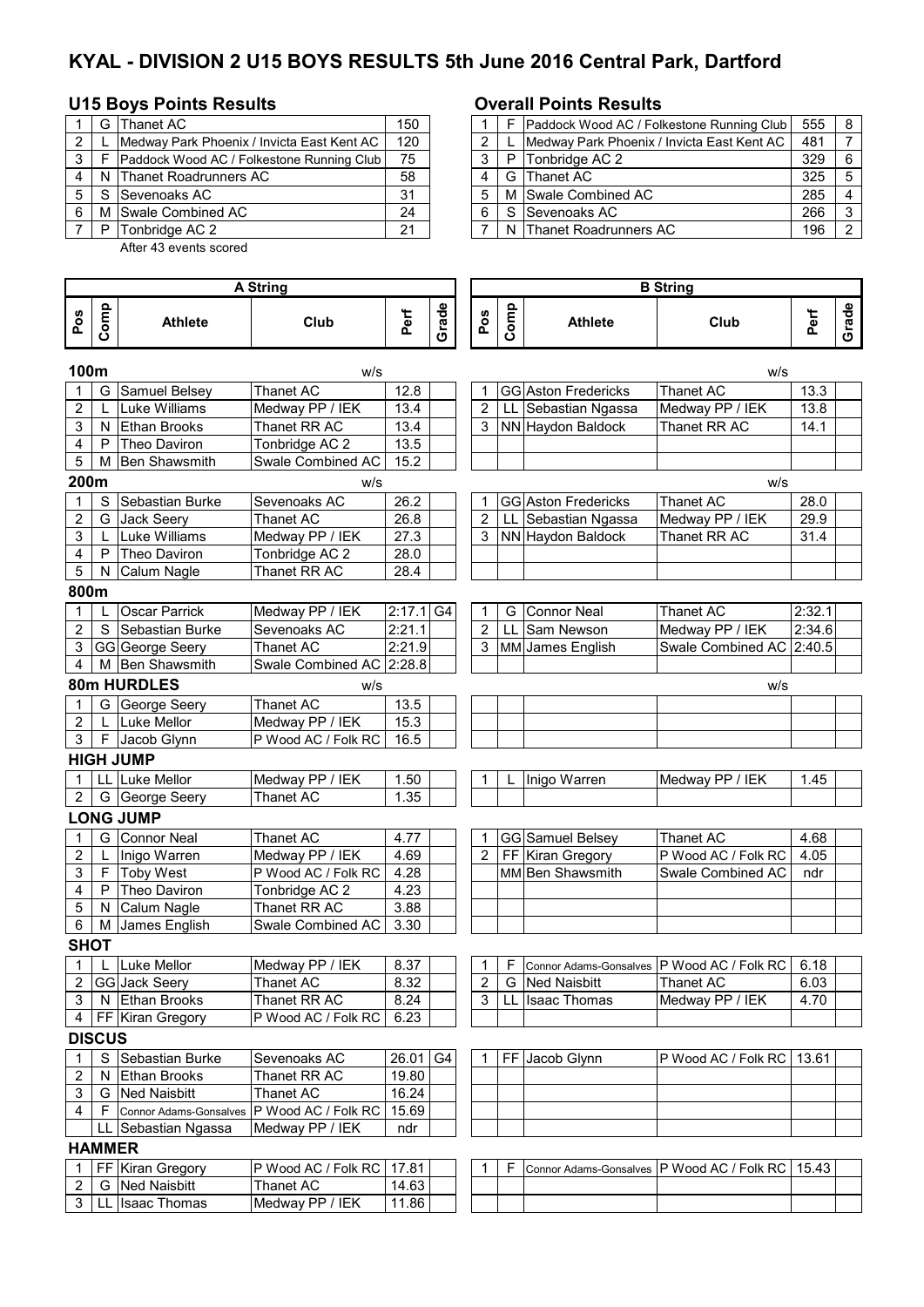## **RELAYS**

**4x100m**

|                | G Thanet AC       | Connor Neal, Samuel Belsey, Jack Seery, Aston Fredericks   | 51.4   |  |
|----------------|-------------------|------------------------------------------------------------|--------|--|
|                | IN Thanet RR AC   | Ethan Brooks, Haydon Baldock, Calum Nagle, Jason Sotos     | 54.1   |  |
| 3 <sup>1</sup> | L Medway PP / IEK | Sebastian Ngassa, Luke Williams, Luke Mellor, Inigo Warren | 54.1   |  |
| 4x300m         |                   |                                                            |        |  |
|                | $1 G $ Thanet AC  | Jack Seery, Connor Neal, George Seery, Samuel Belsey       | 3:00.6 |  |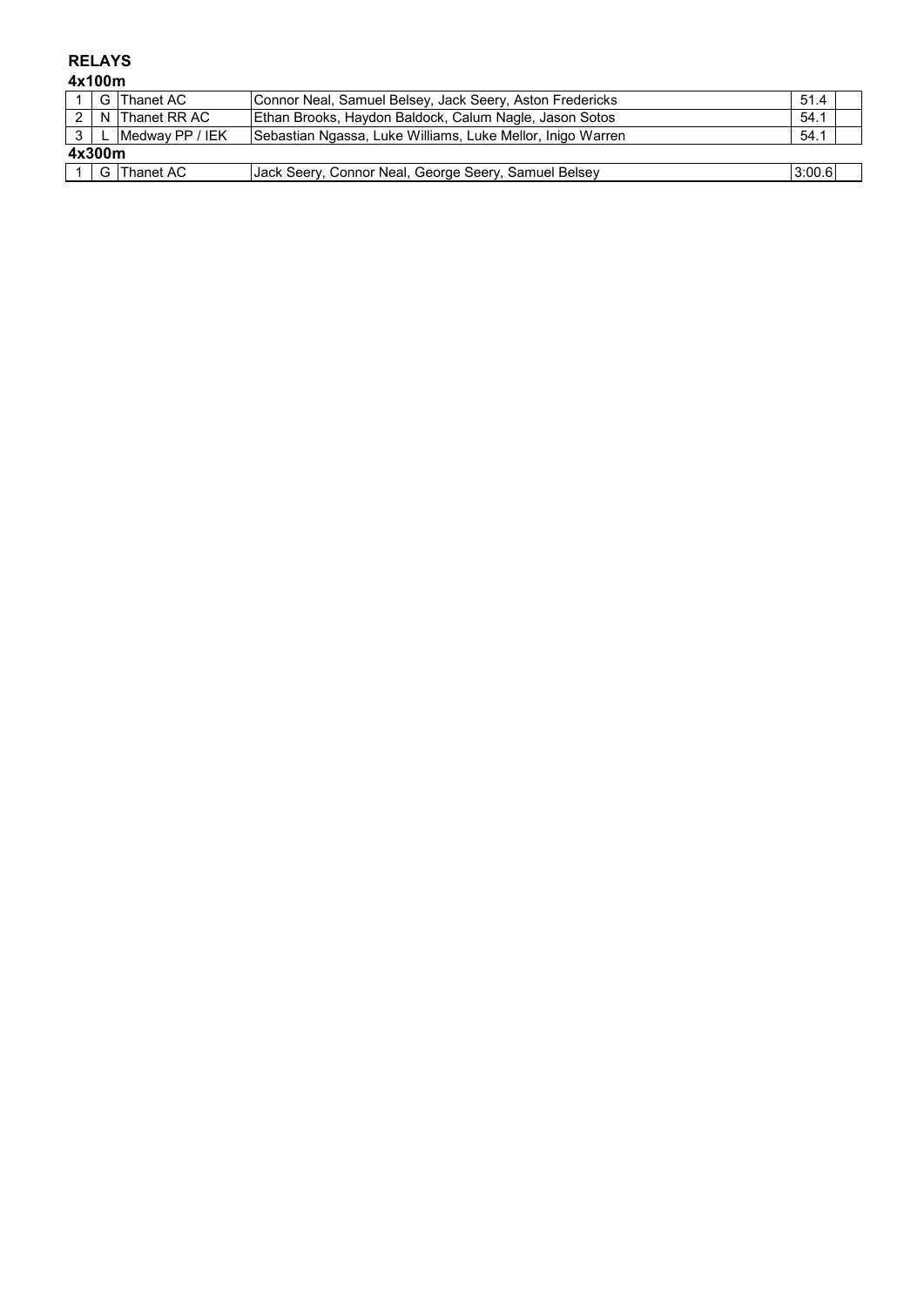# **KYAL - DIVISION 2 U13 GIRLS RESULTS 5th June 2016 Central Park, Dartford**

### **U13 Girls Points Results Overall Points Results**

|   | P Tonbridge AC 2                           | 140 |  |   | F Paddock Wood AC / Folkestone Running Club | 555 | <b>B</b>                 |
|---|--------------------------------------------|-----|--|---|---------------------------------------------|-----|--------------------------|
|   | Medway Park Phoenix / Invicta East Kent AC | 129 |  |   | Medway Park Phoenix / Invicta East Kent AC  | 481 |                          |
| 2 | Paddock Wood AC / Folkestone Running Club  | 129 |  | P | Tonbridge AC 2                              | 329 | 6                        |
|   | S Sevenoaks AC                             | 117 |  |   | G Thanet AC                                 | 325 | 5                        |
|   | M Swale Combined AC                        | 108 |  |   | M Swale Combined AC                         | 285 | $\boldsymbol{\varDelta}$ |
|   | G Thanet AC                                | 36  |  |   | S Sevenoaks AC                              | 266 | 3                        |
|   | N Thanet Roadrunners AC                    | 29  |  |   | N Thanet Roadrunners AC                     | 196 | 2                        |

After 43 events scored

|                | P   | Tonbridge AC 2                             | 140 |  |   | Paddock Wood AC / Folkestone Running Club  | 555 | - 8                      |
|----------------|-----|--------------------------------------------|-----|--|---|--------------------------------------------|-----|--------------------------|
| 2              |     | Medway Park Phoenix / Invicta East Kent AC | 129 |  |   | Medway Park Phoenix / Invicta East Kent AC | 481 |                          |
| $\overline{2}$ |     | Paddock Wood AC / Folkestone Running Club  | 129 |  | P | Tonbridge AC 2                             | 329 | -6                       |
| 4              | - S | Sevenoaks AC                               | 117 |  | G | <b>Thanet AC</b>                           | 325 | -5                       |
| 5 I            |     | M Swale Combined AC                        | 108 |  |   | M Swale Combined AC                        | 285 | $\boldsymbol{\varDelta}$ |
| 61             | G   | <b>Thanet AC</b>                           | 36  |  |   | S Sevenoaks AC                             | 266 | -3                       |
|                |     | N Thanet Roadrunners AC                    | 29  |  |   | N Thanet Roadrunners AC                    | 196 | $\Omega$                 |

| <b>A String</b> |              |                         |                            |                         |                | <b>B</b> String |      |                         |                     |        |       |
|-----------------|--------------|-------------------------|----------------------------|-------------------------|----------------|-----------------|------|-------------------------|---------------------|--------|-------|
| Pos             | Comp         | Athlete                 | Club                       | Perf                    | Grade          | Pos             | Comp | <b>Athlete</b>          | Club                | Perf   | Grade |
| 75m             |              |                         |                            |                         |                |                 |      |                         |                     |        |       |
| 1               | М            | Freya Jury              | Swale Combined AC          | 11.2                    | G4             | 1               |      | MM Amelia Williams      | Swale Combined AC   | 11.4   |       |
| 2               | S            | Robin Zijdenbos         | Sevenoaks AC               | 11.7                    |                | 2               |      | FF Bella Reina          | P Wood AC / Folk RC | 11.8   |       |
| 3               |              | Amira Thomas            | Medway PP / IEK            | 12.0                    |                | 3               |      | SS Dulcie Pascual       | Sevenoaks AC        | 11.9   |       |
| 4               | F            | <b>Macey Forster</b>    | P Wood AC / Folk RC        | 12.0                    |                | 4               |      | PP Xanthe Mortleman     | Tonbridge AC 2      | 12.1   |       |
| 5               | P            | Jessica Marden          | Tonbridge AC 2             | 12.4                    |                |                 |      |                         |                     |        |       |
|                 | 150m         |                         | w/s                        |                         |                |                 |      |                         | W/S                 |        |       |
| 1               |              | <b>Maddison Sawyer</b>  | Medway PP / IEK            | 21.3                    | G <sub>3</sub> | 1               | LL   | Amira Thomas            | Medway PP / IEK     | 23.4   |       |
| $\overline{c}$  | F            | Libby Johnson           | P Wood AC / Folk RC        | 22.1                    | G4             | $\overline{2}$  |      | MM Amelia Williams      | Swale Combined AC   | 23.8   |       |
| 3               | S            | Rosie Donohoe           | Sevenoaks AC               | 22.1                    | G <sub>4</sub> | 3               |      | SS Julia Sackville-West | Sevenoaks AC        | 23.8   |       |
| 4               | М            | Zoe Francis             | Swale Combined AC          | 23.4                    |                | 4               |      | FF Macey Forster        | P Wood AC / Folk RC | 24.6   |       |
| 5               | $\mathsf{P}$ | <b>Phebe Foster</b>     | Tonbridge AC 2             | 23.5                    |                |                 |      |                         |                     |        |       |
| 800m            |              |                         |                            |                         |                |                 |      |                         |                     |        |       |
| 1               |              | Jildou Chappell         | Medway PP / IEK            | $2:33.2$ G3             |                | 1               | LL   | Maddison Sawyer         | Medway PP / IEK     | 2:44.1 |       |
| $\overline{c}$  | N            | Jenny Swandale          | Thanet RR AC               | $2:34.8$ G <sub>3</sub> |                | $\overline{c}$  | FF   | Catrina MacArthur       | P Wood AC / Folk RC | 2:57.2 |       |
| 3               | F.           | Libby Turbutt           | P Wood AC / Folk RC 2:44.4 |                         |                | 3               |      | PP Isobel Thorn         | Tonbridge AC 2      | 3:06.0 |       |
| 4               | P            | <b>Beth Lednor</b>      | Tonbridge AC 2             | 2:47.0                  |                | 4               |      | SS Julia Sackville-West | Sevenoaks AC        | 3:15.0 |       |
| 5               | S            | Robin Zijdenbos         | Sevenoaks AC               | 2:54.0                  |                | 5               |      | <b>NN Darcey Hobbs</b>  | Thanet RR AC        | 3:16.0 |       |
| 6               | G            | Jessica Francis         | Thanet AC                  | 3:44.5                  |                |                 |      |                         |                     |        |       |
|                 |              | <b>70m HURDLES</b>      | W/S                        |                         |                |                 |      |                         | W/S                 |        |       |
| 1               |              | <b>Isabelle Harding</b> | Medway PP / IEK            | 11.7                    | G <sub>1</sub> | 1               | LL   | Alice Gyde              | Medway PP / IEK     | 16.8   |       |
| 2               | М            | Freya Jury              | Swale Combined AC          | 13.6                    |                | $\overline{c}$  |      | PP Isobel Thorn         | Tonbridge AC 2      | 17.0   |       |
| 3               | S            | Dulcie Pascual          | Sevenoaks AC               | 14.3                    |                | 3               |      | FF Poppy Jury           | P Wood AC / Folk RC | 17.2   |       |
| 4               | F            | <b>Bella Reina</b>      | P Wood AC / Folk RC        | 14.9                    |                | 4               |      | SS Emma Goodwin         | Sevenoaks AC        | 17.6   |       |
| 5               | P            | Xanthe Mortleman        | Tonbridge AC 2             | 15.1                    |                |                 |      |                         |                     |        |       |
|                 |              | 1000m WALK              |                            |                         |                |                 |      |                         |                     |        |       |
| 1               | м            | Zoe Francis             | Swale Combined AC 7:02.2   |                         |                |                 |      | PP Xanthe Mortleman     | Tonbridge AC 2      | 7:15.2 |       |
| 2               | P            | Jessica Marden          | Tonbridge AC 2             | 7:04.5                  |                |                 |      |                         |                     |        |       |
|                 |              | <b>HIGH JUMP</b>        |                            |                         |                |                 |      |                         |                     |        |       |
| 1               |              | Isabelle Harding        | Medway PP / IEK            | 1.25                    | G4             | 1               | S    | Rosie Donohoe           | Sevenoaks AC        | 1.15   |       |
| $\overline{2}$  |              | SS Dulcie Pascual       | Sevenoaks AC               | 1.15                    |                | $\overline{2}$  | F    | <b>Macey Forster</b>    | P Wood AC / Folk RC | 1.10   |       |
| 3               |              | FF Ellie Burke          | P Wood AC / Folk RC        | 1.10                    |                |                 |      |                         |                     |        |       |
| 4               | М            | Zoe Francis             | Swale Combined AC          | 1.10                    |                |                 |      |                         |                     |        |       |
|                 |              | 5   P   Phebe Foster    | Tonbridge AC 2             | 1.05                    |                |                 |      |                         |                     |        |       |
|                 |              | <b>LONG JUMP</b>        |                            |                         |                |                 |      |                         |                     |        |       |
| 1               |              | <b>Isabelle Harding</b> | Medway PP / IEK            | 4.21                    | G <sub>3</sub> | 1               |      | SS Rosie Donohoe        | Sevenoaks AC        | 3.50   |       |
| 2               | S            | Robin Zijdenbos         | Sevenoaks AC               | 3.65                    |                | $\overline{2}$  | LL   | Amira Thomas            | Medway PP / IEK     | 3.24   |       |
| 3               |              | M Freya Jury            | Swale Combined AC          | 3.61                    |                | 3               | -F   | Poppy Jury              | P Wood AC / Folk RC | 3.13   |       |
| 4               |              | FF Libby Turbutt        | P Wood AC / Folk RC        | 3.57                    |                | 4               |      | NN Darcey Hobbs         | Thanet RR AC        | 2.75   |       |
| 5               | N.           | Jenny Swandale          | Thanet RR AC               | 3.23                    |                | 5               |      | PP Isobel Thorn         | Tonbridge AC 2      | 2.49   |       |
| 6               | P            | Phebe Foster            | Tonbridge AC 2             | 2.59                    |                |                 |      |                         |                     |        |       |
| 7               |              | G Lily Murray           | Thanet AC                  | 2.15                    |                |                 |      |                         |                     |        |       |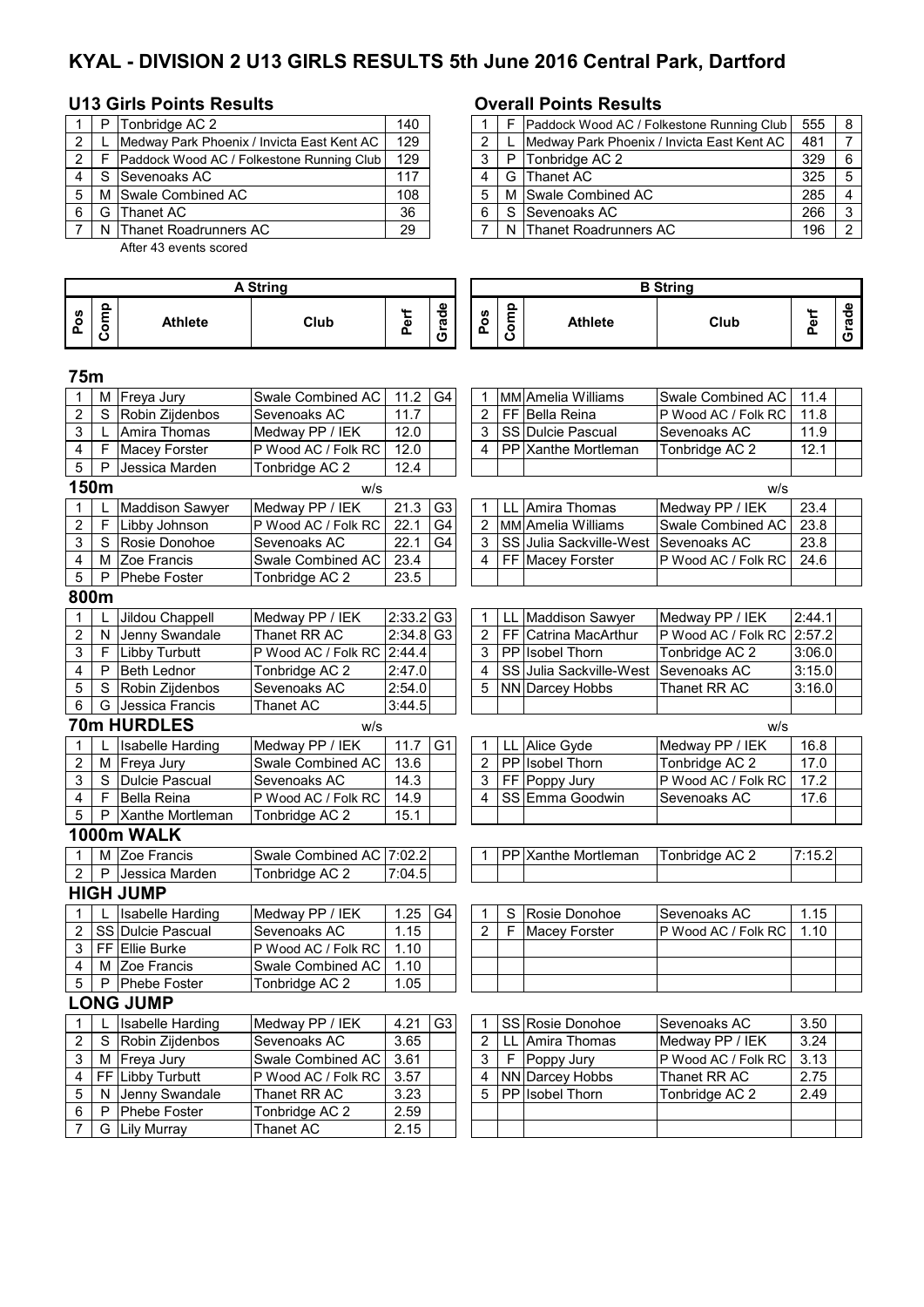### **SHOT**

|                |               | <b>PP Caitlin Milborne</b> | Tonbridge AC 2                                                               | 6.45                                                                   | G4             |                | Р | Jessica Marden        | Tonbridge AC 2      | 6.02  |                |  |  |
|----------------|---------------|----------------------------|------------------------------------------------------------------------------|------------------------------------------------------------------------|----------------|----------------|---|-----------------------|---------------------|-------|----------------|--|--|
| 2              |               | <b>Maddison Sawyer</b>     | Medway PP / IEK                                                              | 6.16                                                                   |                | $\overline{2}$ | м | <b>Katie Waller</b>   | Swale Combined AC   | 5.32  |                |  |  |
| 3              |               | MM Amelia Williams         | Swale Combined AC                                                            | 5.88                                                                   |                | 3              |   | Alice Gyde            | Medway PP / IEK     | 3.95  |                |  |  |
| 4              | G             | Lily Murray                | Thanet AC                                                                    | 5.61                                                                   |                |                |   |                       |                     |       |                |  |  |
| 5              | S             | Lauren Brazenell           | Sevenoaks AC                                                                 | 3.57                                                                   |                |                |   |                       |                     |       |                |  |  |
| 6              |               | FF Catrina MacArthur       | P Wood AC / Folk RC                                                          | ndr                                                                    |                |                |   |                       |                     |       |                |  |  |
|                | <b>DISCUS</b> |                            |                                                                              |                                                                        |                |                |   |                       |                     |       |                |  |  |
|                |               | Ellie Burke                | P Wood AC / Folk RC                                                          | 17.85                                                                  | G <sub>3</sub> | 1              | P | Keira Jones           | Tonbridge AC 2      | 12.08 |                |  |  |
| $\overline{2}$ | <b>PP</b>     | Caitlin Milborne           | Tonbridge AC 2                                                               | 14.48                                                                  |                | $\overline{2}$ |   | FF Lilie Moncrieff    | P Wood AC / Folk RC | 11.84 |                |  |  |
| 3              | м             | <b>Katie Waller</b>        | Swale Combined AC                                                            | 13.94                                                                  |                | 3              |   | <b>GG Lily Murray</b> | Thanet AC           | 10.94 |                |  |  |
| 4              | G             | Jessica Francis            | Thanet AC                                                                    | 13.01                                                                  |                |                |   |                       |                     |       |                |  |  |
| 5              |               | Alice Gyde                 | Medway PP / IEK                                                              | 8.86                                                                   |                |                |   |                       |                     |       |                |  |  |
| <b>JAVELIN</b> |               |                            |                                                                              |                                                                        |                |                |   |                       |                     |       |                |  |  |
|                | PP.           | Caitlin Milborne           | Tonbridge AC 2                                                               | 21.95                                                                  | G <sub>3</sub> | 1              | Р | Keira Jones           | Tonbridge AC 2      | 20.94 | G <sub>3</sub> |  |  |
| $\overline{2}$ | М             | Katie Waller               | Swale Combined AC                                                            | 16.30                                                                  | G4             | $\overline{2}$ |   | SS Emma Goodwin       | Sevenoaks AC        | 6.29  |                |  |  |
| 3              |               | FF Freya Kirk-Martin       | P Wood AC / Folk RC                                                          | 10.56                                                                  |                | 3              | F | Ellie Burke           | P Wood AC / Folk RC | 6.07  |                |  |  |
| 4              | G             | Jessica Francis            | Thanet AC                                                                    | 8.75                                                                   |                |                |   |                       |                     |       |                |  |  |
| 5              | S             | Lauren Brazenell           | Sevenoaks AC                                                                 | 6.89                                                                   |                |                |   |                       |                     |       |                |  |  |
|                |               | 4x100m RELAYS              |                                                                              |                                                                        |                |                |   |                       |                     |       |                |  |  |
|                |               | Medway PP / IEK            | 59.5<br>Isabelle Harding, Amira Thomas, Alice Gyde, Maddison Sawyer          |                                                                        |                |                |   |                       |                     |       |                |  |  |
| $\overline{c}$ | S             | lSevenoaks AC              |                                                                              | Robin Zijdenbos, Rosie Donohoe, Dulcie Pascual, Georgina Burke<br>60.8 |                |                |   |                       |                     |       |                |  |  |
| 3              | F             |                            | P Wood AC / Folk RC Libby Turbutt, Libby Johnson, Bella Reina, Macey Forster |                                                                        |                |                |   |                       |                     | 61.4  |                |  |  |
| 4              | M             |                            | Swale Combined AC Amelia Williams, Zoe Francis, Isobel Martin, Freya Jury    |                                                                        |                |                |   |                       |                     | 64.2  |                |  |  |
| 5              | P             | Tonbridge AC 2             | Keira Jones, Jessica Marden, Xanthe Mortleman, Caitlin Milborne              |                                                                        |                |                |   |                       |                     | 64.2  |                |  |  |
| 6              | N             | Thanet RR AC               |                                                                              | Jenny Swandale, Darcey Hobbs, Isobel Tyler, Tilly Garratt              |                |                |   |                       |                     |       |                |  |  |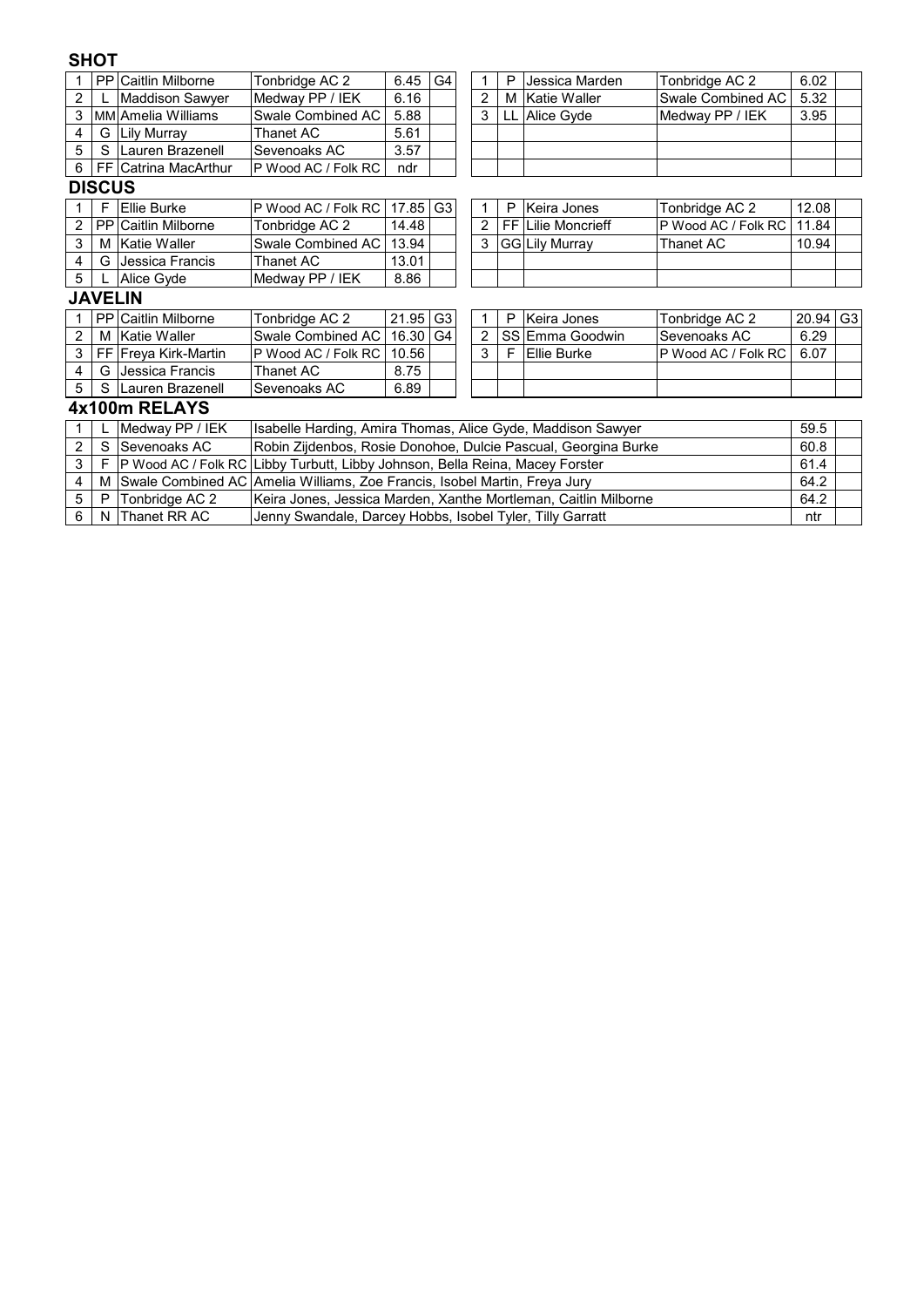# **KYAL - DIVISION 2 U15 GIRLS RESULTS 5th June 2016 Central Park, Dartford**

#### **U15 Girls Points Results Overall Points Results**

| F. | Paddock Wood AC / Folkestone Running Club  | 153 |  |   | Paddock Wood AC / Folkestone Running Club  | 555 | -8             |
|----|--------------------------------------------|-----|--|---|--------------------------------------------|-----|----------------|
|    | Medway Park Phoenix / Invicta East Kent AC | 118 |  |   | Medway Park Phoenix / Invicta East Kent AC | 481 |                |
|    | G Thanet AC                                | 114 |  | P | Tonbridge AC 2                             | 329 | -6             |
| P  | Tonbridge AC 2                             | 67  |  |   | G IThanet AC                               | 325 | .5             |
|    | S Sevenoaks AC                             | 63  |  |   | M Swale Combined AC                        | 285 | $\overline{4}$ |
|    | M Swale Combined AC                        | 62  |  |   | S Sevenoaks AC                             | 266 | 3              |
|    | N Thanet Roadrunners AC                    | 26  |  |   | N Thanet Roadrunners AC                    | 196 | 2              |
|    |                                            |     |  |   |                                            |     |                |

After 43 events scored

|              |       | Paddock Wood AC / Folkestone Running Club  | 153 |  |   | Paddock Wood AC / Folkestone Running Club  | 555 | - 8                    |
|--------------|-------|--------------------------------------------|-----|--|---|--------------------------------------------|-----|------------------------|
| $\mathbf{2}$ |       | Medway Park Phoenix / Invicta East Kent AC | 118 |  |   | Medway Park Phoenix / Invicta East Kent AC | 481 |                        |
| 3 I          | G     | Thanet AC                                  | 114 |  | P | Tonbridge AC 2                             | 329 | - 6                    |
|              | 4 I P | Tonbridge AC 2                             | 67  |  |   | G Thanet AC                                | 325 | - 5                    |
|              | 5 I S | Sevenoaks AC                               | 63  |  |   | M Swale Combined AC                        | 285 | $\boldsymbol{\Lambda}$ |
| 6.           |       | M Swale Combined AC                        | 62  |  |   | S Sevenoaks AC                             | 266 | ີ                      |
|              |       | 7   N   Thanet Roadrunners AC              | 26  |  |   | N Thanet Roadrunners AC                    | 196 |                        |

|                  |               |                        | <b>A String</b>            |                         |                |                |      |                      |                            |        |                |
|------------------|---------------|------------------------|----------------------------|-------------------------|----------------|----------------|------|----------------------|----------------------------|--------|----------------|
| Pos              | Comp          | <b>Athlete</b>         | Club                       | Perf                    | Grade          | Pos            | Comp | <b>Athlete</b>       | Club                       | Perf   | Grade          |
| 100m             |               |                        | w/s                        |                         |                |                |      |                      | w/s                        |        |                |
|                  | G             | <b>Erin Moses</b>      | Thanet AC                  | 13.2                    | G <sub>3</sub> | 1              | LL   | Hannah Scrivens      | Medway PP / IEK            | 13.6   |                |
| 2                |               | Djamilla Nkereuwem     | Medway PP / IEK            | 13.4                    | G4             | $\overline{2}$ |      | GG Carys Shipton     | Thanet AC                  | 14.0   |                |
| 3                | F             | Jessica Atkinson       | P Wood AC / Folk RC        | 14.5                    |                | 3              |      | SS Annabelle Wilding | Sevenoaks AC               | 14.7   |                |
| 4                | S             | Hannah Bowers          | Sevenoaks AC               | 14.6                    |                | $\overline{4}$ |      | FF Jade Taylor       | P Wood AC / Folk RC        | 15.1   |                |
| 200m             |               |                        | W/S                        |                         |                |                |      |                      | w/s                        |        |                |
| 1                |               | Djamilla Nkereuwem     | Medway PP / IEK            | 28.0                    | G4             | 1              | LL   | Hannah Scrivens      | Medway PP / IEK            | 28.9   |                |
| 2                | F             | Kimberley Garcia       | P Wood AC / Folk RC        | 29.2                    |                | $\overline{2}$ |      | PP Lucy Fitzmaurice  | Tonbridge AC 2             | 29.0   |                |
| 3                |               | S Lauren Vallance      | Sevenoaks AC               | 30.5                    |                | 3              |      | SS Annabelle Wilding | Sevenoaks AC               | 30.4   |                |
| 4                |               | GG Leah McDonald       | <b>Thanet AC</b>           | 30.6                    |                | 4              |      | FF Caitlin Gallagher | P Wood AC / Folk RC        | 30.7   |                |
| 5                | P             | Luciana Anderson       | Tonbridge AC 2             | 31.2                    |                |                |      |                      |                            |        |                |
| 800m             |               |                        |                            |                         |                |                |      |                      |                            |        |                |
| $\mathbf{1}$     |               | N Beth Williams        | Thanet RR AC               | $2:20.5$ G <sub>2</sub> |                | $\mathbf{1}$   |      | NN Amy Piper         | Thanet RR AC               | 2:36.0 |                |
| $\overline{c}$   |               | Alexandra Millard      | Medway PP / IEK            | $2:24.3$ G <sub>3</sub> |                | $\overline{2}$ |      | PP Luciana Anderson  | Tonbridge AC 2             | 2:39.9 |                |
| 3                |               | P Katie Goodge         | Tonbridge AC 2             | 2:29.6 G4               |                | 3              |      | LL Lauren Macey      | Medway PP / IEK            | 2:44.3 |                |
| 4                |               | G Mia Hillyard         | Thanet AC                  | 2:33.9                  |                | 4              |      | FF Libby MacArthur   | P Wood AC / Folk RC 2:55.2 |        |                |
| 5                |               | M Elena Jury           | Swale Combined AC 2:45.2   |                         |                | 5              |      | SS Lauren Vallance   | Sevenoaks AC               | 3:00.5 |                |
| 6                | F             | Lucy Cullen            | P Wood AC / Folk RC 2:48.6 |                         |                |                |      |                      |                            |        |                |
| 7                |               | S Hannah Bowers        | Sevenoaks AC               | 2:59.3                  |                |                |      |                      |                            |        |                |
|                  |               | <b>75m HURDLES</b>     | w/s                        |                         |                |                |      |                      | w/s                        |        |                |
| 1                |               | G Erin Moses           | Thanet AC                  | 12.2                    | G <sub>2</sub> | 1              |      | GG Emily Russell     | Thanet AC                  | 12.7   | G <sub>3</sub> |
| $\overline{2}$   |               | Lauren Macey           | Medway PP / IEK            | 13.1                    | G <sub>4</sub> | 2              |      | FF Jessica Atkinson  | P Wood AC / Folk RC        | 15.1   |                |
| 3                |               | F Katie Lacey          | P Wood AC / Folk RC        | 14.5                    |                |                |      |                      |                            |        |                |
| 4                |               | M Elena Jury           | Swale Combined AC          | 18.2                    |                |                |      |                      |                            |        |                |
|                  |               | <b>HIGH JUMP</b>       |                            |                         |                |                |      |                      |                            |        |                |
| 1                |               | Djamilla Nkereuwem     | Medway PP / IEK            | 1.40                    | G <sub>4</sub> | 1              |      | FF Lucy Cullen       | P Wood AC / Folk RC        | 1.25   |                |
| $\overline{c}$   | F             | Jasmine Etheridge      | P Wood AC / Folk RC        | 1.35                    |                |                |      |                      |                            |        |                |
| 3                |               | P Sophie Vine          | Tonbridge AC 2             | 1.25                    |                |                |      |                      |                            |        |                |
| 4                |               | M Elena Jury           | Swale Combined AC          | 1.15                    |                |                |      |                      |                            |        |                |
| 5                | S             | Hannah Bowers          | Sevenoaks AC               | 1.00                    |                |                |      |                      |                            |        |                |
|                  |               | <b>LONG JUMP</b>       |                            |                         |                |                |      |                      |                            |        |                |
| -1               |               | G Mia Hillyard         | Thanet AC                  | 4.60                    | G4             | 1              |      | GG Emily Russell     | Thanet AC                  | 4.60   | G4             |
| 2                |               | L Lauren Macey         | Medway PP / IEK            | 4.05                    |                | $\overline{2}$ |      | S Annabelle Wilding  | Sevenoaks AC               | 3.19   |                |
| $\overline{3}$   |               | SS Lauren Vallance     | Sevenoaks AC               | 3.89                    |                |                |      | 3 FF Jade Taylor     | P Wood AC / Folk RC        | 2.84   |                |
| 4                | P             | Sophie Vine            | Tonbridge AC 2             | 3.65                    |                |                |      |                      |                            |        |                |
| 5                |               | N Madilyn Stirk        | Thanet RR AC               | 3.46                    |                |                |      |                      |                            |        |                |
| 6                | F.            | Caitlin Gallagher      | P Wood AC / Folk RC        | 3.34                    |                |                |      |                      |                            |        |                |
| 7                |               | M Matilda Kennison     | Swale Combined AC          | 2.08                    |                |                |      |                      |                            |        |                |
| <b>SHOT</b>      |               |                        |                            |                         |                |                |      |                      |                            |        |                |
| $\mathbf{1}$     |               | GG Mia Hillyard        | Thanet AC                  | 7.63                    |                |                |      | G Emily Russell      | Thanet AC                  | 5.83   |                |
| $\boldsymbol{2}$ | м             | Lexie Hammon           | Swale Combined AC          | 6.88                    |                | 2              |      | FF Delilah Lewis     | P Wood AC / Folk RC        | 4.87   |                |
| 3                | F             | Kiera Little           | P Wood AC / Folk RC        | 6.58                    |                | 3              |      | LL Sophie Cooper     | Medway PP / IEK            | 3.35   |                |
| 4                |               | <b>Hannah Scrivens</b> | Medway PP / IEK            | 6.20                    |                | 4              |      | MM Matilda Kennison  | Swale Combined AC          | 3.30   |                |
|                  | <b>DISCUS</b> |                        |                            |                         |                |                |      |                      |                            |        |                |
| $\mathbf{1}$     | F.            | Kiera Little           | P Wood AC / Folk RC        | 17.26                   |                | 1              |      | FF Katie Lacey       | P Wood AC / Folk RC        | 15.25  |                |
| 2                | м             | Lexie Hammon           | Swale Combined AC          | 15.80                   |                | 2              | P    | Sophie Vine          | Tonbridge AC 2             | 11.96  |                |
| 3                |               | PP Katie Goodge        | Tonbridge AC 2             | 13.24                   |                |                |      |                      |                            |        |                |
| 4                |               | Sophie Cooper          | Medway PP / IEK            | 12.23                   |                |                |      |                      |                            |        |                |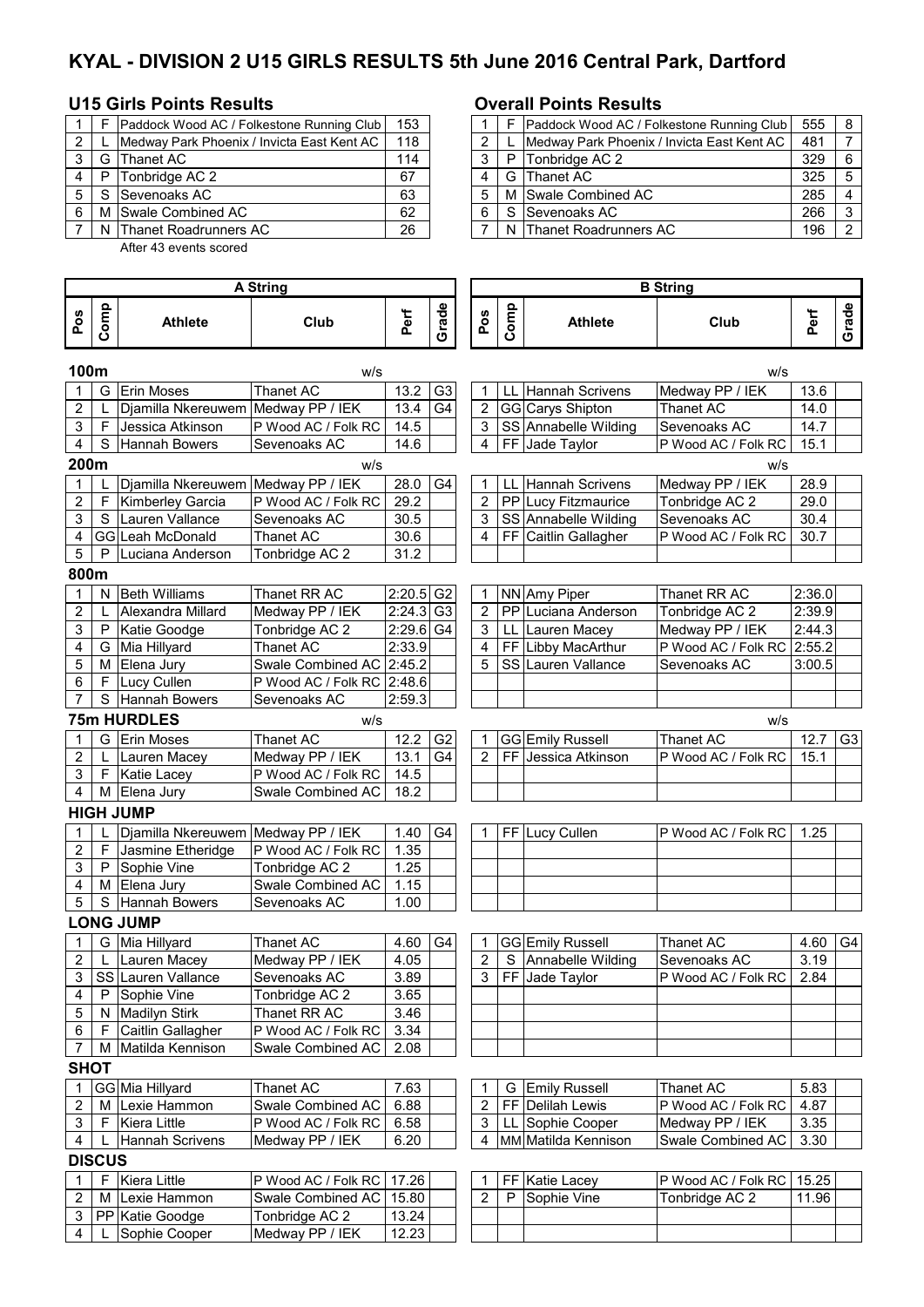## **JAVELIN**

|    | Kiera Little              | <b>IP Wood AC / Folk RC I</b> | 16.551 |  | l FF IDelilah Lewis  | IP Wood AC / Folk RC   14.42 |      |  |
|----|---------------------------|-------------------------------|--------|--|----------------------|------------------------------|------|--|
|    | <b>Hebe Sears</b>         | Tonbridge AC 2                | 12.36  |  | IMMIMatilda Kennison | <b>Swale Combined AC</b>     | 5.93 |  |
|    | M ILexie Hammon           | Swale Combined AC I           | 9.93   |  |                      |                              |      |  |
| LI | <b>Ilsobel Martin</b>     | Medway PP / IEK               | 9.44   |  |                      |                              |      |  |
|    | <b>IElizabeth Swindin</b> | Sevenoaks AC                  | ndr    |  |                      |                              |      |  |

### **RELAYS**

#### **4x100m**

|                |  | G Thanet AC           | Erin Moses, Leah McDonald, Carys Shipton, Katrina Booth                                              | 56.3   |  |  |
|----------------|--|-----------------------|------------------------------------------------------------------------------------------------------|--------|--|--|
| 2              |  | Medway PP / IEK       | Lauren Macey, Sophie Cooper, Djamilla Nkereuwem, Hannah Scrivens                                     |        |  |  |
| 3 <sup>1</sup> |  |                       | 59.6<br>P Wood AC / Folk RC Libby MacArthur, Jade Taylor, Delilah Lewis, Jasmine Etheridge           |        |  |  |
|                |  | I 4 I S ISevenoaks AC | 61.8<br>Hannah Bowers, Elizabeth Swindin, Lauren Vallance, Annabelle Wilding                         |        |  |  |
| 4x300m         |  |                       |                                                                                                      |        |  |  |
|                |  | G Thanet AC           | Erin Moses, Emily Russell, Katrina Booth, Mia Hillyard                                               | 3:04.1 |  |  |
|                |  |                       | 2   F  P Wood AC / Folk RC   Lucy Cullen, Kimberley Garcia, Caitlin Gallagher, Katie Lacey<br>3:25.4 |        |  |  |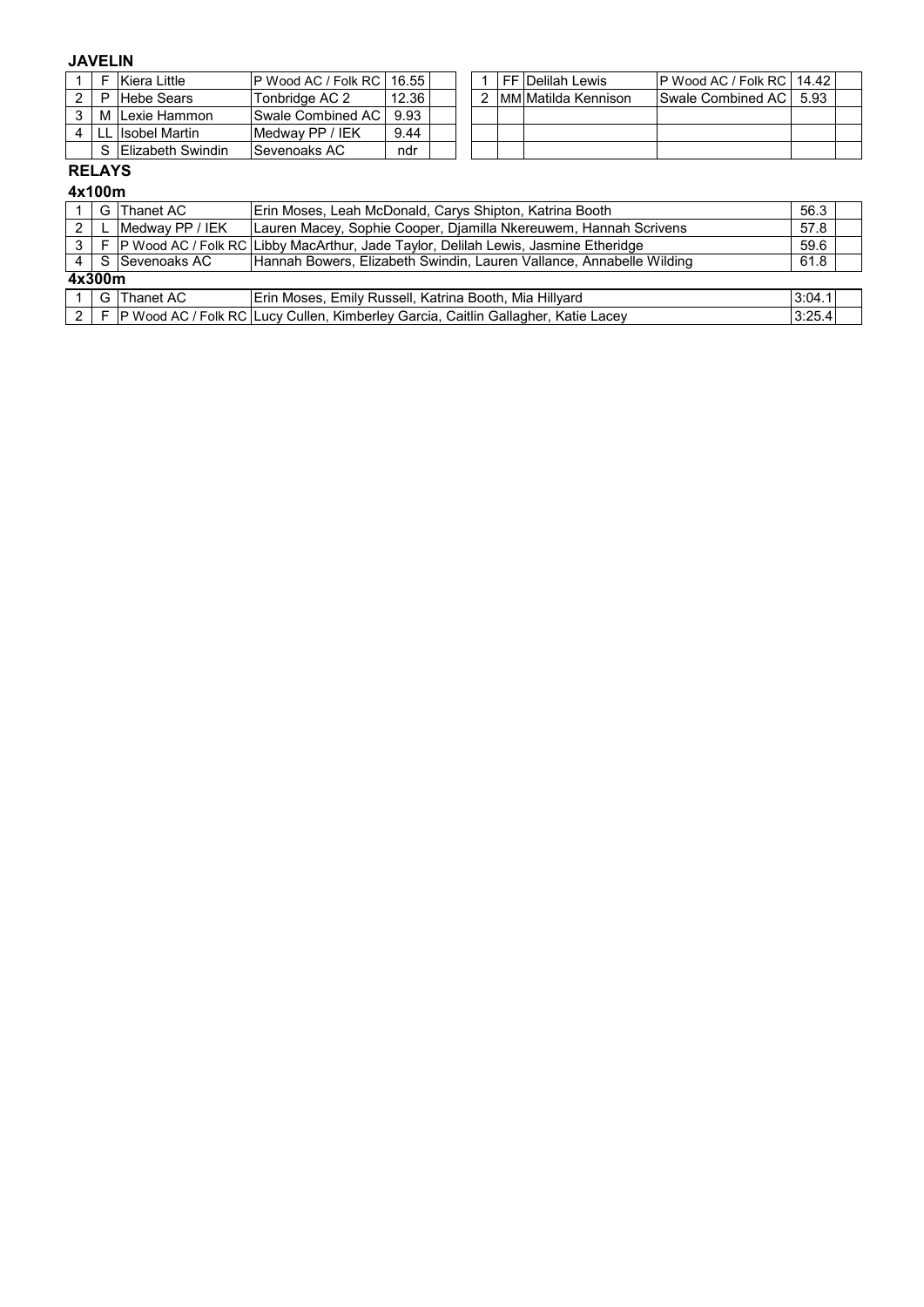| <b>Athlete</b>                                                               | Club                | Perf                | Grade |
|------------------------------------------------------------------------------|---------------------|---------------------|-------|
| U13 Boys                                                                     |                     |                     |       |
| 100m                                                                         | w/s                 |                     |       |
| Nathaniel Ryan<br>1                                                          | P Wood AC / Folk RC | 15.3                |       |
| 200m                                                                         | W/S                 |                     |       |
| Liam Simms<br>1                                                              | P Wood AC / Folk RC | 33.5                |       |
| 800m                                                                         |                     |                     |       |
| <b>Robert Tune</b><br>1                                                      | Tonbridge AC 2      | 2:44.8              |       |
| $\overline{2}$<br><b>Conrad Keller</b>                                       | P Wood AC / Folk RC | $2:52.\overline{1}$ |       |
| <b>LONG JUMP</b>                                                             |                     |                     |       |
| Matthew Cameron<br>1                                                         | P Wood AC / Folk RC | 2.93                |       |
| $\mathbf{2}^{\prime}$<br>Rowan Tyler                                         | Thanet RR AC        | 2.81                |       |
| <b>SHOT</b>                                                                  |                     |                     |       |
| 1 Owen Moncrieff                                                             | P Wood AC / Folk RC | 5.10                |       |
| <b>JAVELIN</b>                                                               |                     |                     |       |
| 1 Edward Atkinson                                                            | P Wood AC / Folk RC | 14.30               |       |
| 2 Sami Witt-Palomares                                                        | Sevenoaks AC        | ndr                 |       |
| U15 Boys                                                                     |                     |                     |       |
| 100m                                                                         | w/s                 |                     |       |
| <b>William Jennings</b><br>1                                                 | Thanet AC           | 12.7                |       |
| $\overline{2}$<br>Calum Nagle                                                | Thanet RR AC        | 13.7                |       |
| 200m                                                                         |                     |                     |       |
| Jason Sotos<br>1                                                             | Thanet RR AC        | 25.0                | G4    |
| $\overline{2}$<br><b>William Jennings</b>                                    | <b>Thanet AC</b>    | 27.1                |       |
| 800m                                                                         |                     |                     |       |
| 1<br><b>Isaac Thomas</b>                                                     | Medway PP / IEK     | 2:49.6              |       |
| <b>LONG JUMP</b>                                                             |                     |                     |       |
| <b>Aston Fredericks</b><br>1                                                 | Thanet AC           | 4.34                |       |
| 2 Jacob Glynn                                                                | P Wood AC / Folk RC | 3.96                |       |
| U13 Girls                                                                    |                     |                     |       |
|                                                                              |                     |                     |       |
| 75m                                                                          | w/s                 |                     |       |
| 1<br>Poppy Jury                                                              | P Wood AC / Folk RC | 12.1                |       |
| 150m                                                                         |                     |                     |       |
| 1 Bella Reina                                                                | P Wood AC / Folk RC | 23.3                |       |
| 800m                                                                         |                     |                     |       |
| <b>Maisy Smith</b><br>1                                                      | Tonbridge AC 2      | 2:44.8              |       |
| 2<br><b>Isobel Tyler</b>                                                     | Thanet RR AC        | 3:08.0              |       |
| 3<br>Freya Kirk-Martin                                                       | P Wood AC / Folk RC | 3:12.1              |       |
| <b>LONG JUMP</b>                                                             |                     |                     |       |
| <b>Lilie Moncrieff</b><br>1                                                  | P Wood AC / Folk RC | 2.42                |       |
| 2<br>Emma Goodwin                                                            | Sevenoaks AC        | 2.28                |       |
| 3<br><b>Isobel Tyler</b>                                                     | Thanet RR AC        | 2.74                |       |
| <b>SHOT</b>                                                                  |                     |                     |       |
| 1<br>Keira Jones                                                             | Tonbridge AC 2      | 5.28                |       |
| <b>DISCUS</b>                                                                |                     |                     |       |
| Maisy Smith                                                                  | Tonbridge AC 2      | 13.75               |       |
| <b>JAVELIN</b>                                                               |                     |                     |       |
| <b>Lilie Moncrieff</b><br>1                                                  | P Wood AC / Folk RC | 9.29                |       |
| 4x100m RELAYS                                                                |                     |                     |       |
| Phebe Foster, Maisy Smith,<br>1                                              | Tonbridge AC 2      | 63.1                |       |
| Isobel Thorn, Beth Lednor                                                    |                     |                     |       |
| Poppy Jury, Freya Kirk-Martin,<br>2<br>Lilie Moncrieff, Catrina<br>MacArthur | P Wood AC / Folk RC | 66.8                |       |
| U15 Girls                                                                    |                     |                     |       |
| 100m                                                                         | w/s                 |                     |       |
| 1<br>Katrina Booth                                                           | Thanet AC           | 14.5                |       |

|      | IKatrina Booth            | Thanet AC            | 14.5 |  |  |  |
|------|---------------------------|----------------------|------|--|--|--|
| 200m |                           | w/s                  |      |  |  |  |
|      | <b>IElizabeth Swindin</b> | <b>ISevenoaks AC</b> | 35.2 |  |  |  |